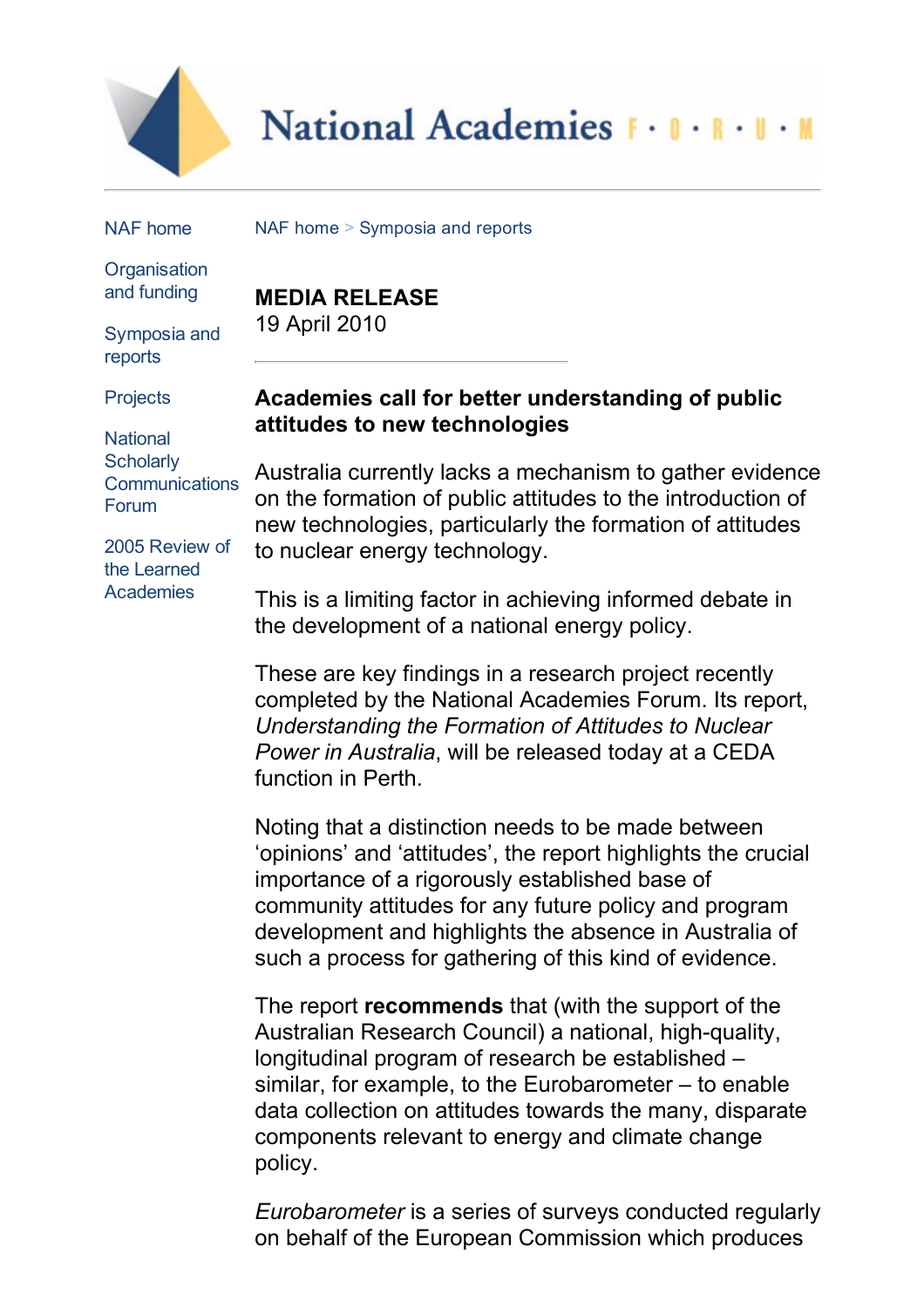reports on public opinion about issues relating to the European Union. The Eurobarometer program, running since 1973, was conceived to track and analyse public opinion and to improve the information and communication policy of European decision-makers.

Proposing the name 'Ozbarometer', the report recommends that the program be established as a shared facility among key universities.

The report also notes that the issue of nuclear energy – and energy technology security in general – is not front of mind with the Australian public and this current lack of salience is a barrier to the development of future energy policies.

It **recommends** that a program of community-based science education (along the lines of the program established by the former Centre for Low Emissions Technologies) be urgently established to support a broad and mature national dialogue.

It also notes that there is a lack of ongoing, rigorous and robust multidisciplinary dialogue and studies of the place of energy policy and energy technologies within the current debate on national climate change and associated adaption and mitigation programs.

The report also **recommends** that:

- such a debate should be conducted in Australia, facilitated by the National Academies Forum;
- such studies should be integrated into current developments including, for example, Questacon and science communication; and
- interdisciplinary studies should be used to create awareness within science education at the primary and secondary levels as well as within the broader community.

This study, undertaken by Professor Daniela Stehlik, sought to understand the development of Australian attitudes towards the use of nuclear energy for the largescale generation of electricity.

In answer to the broad question – *How are Australian*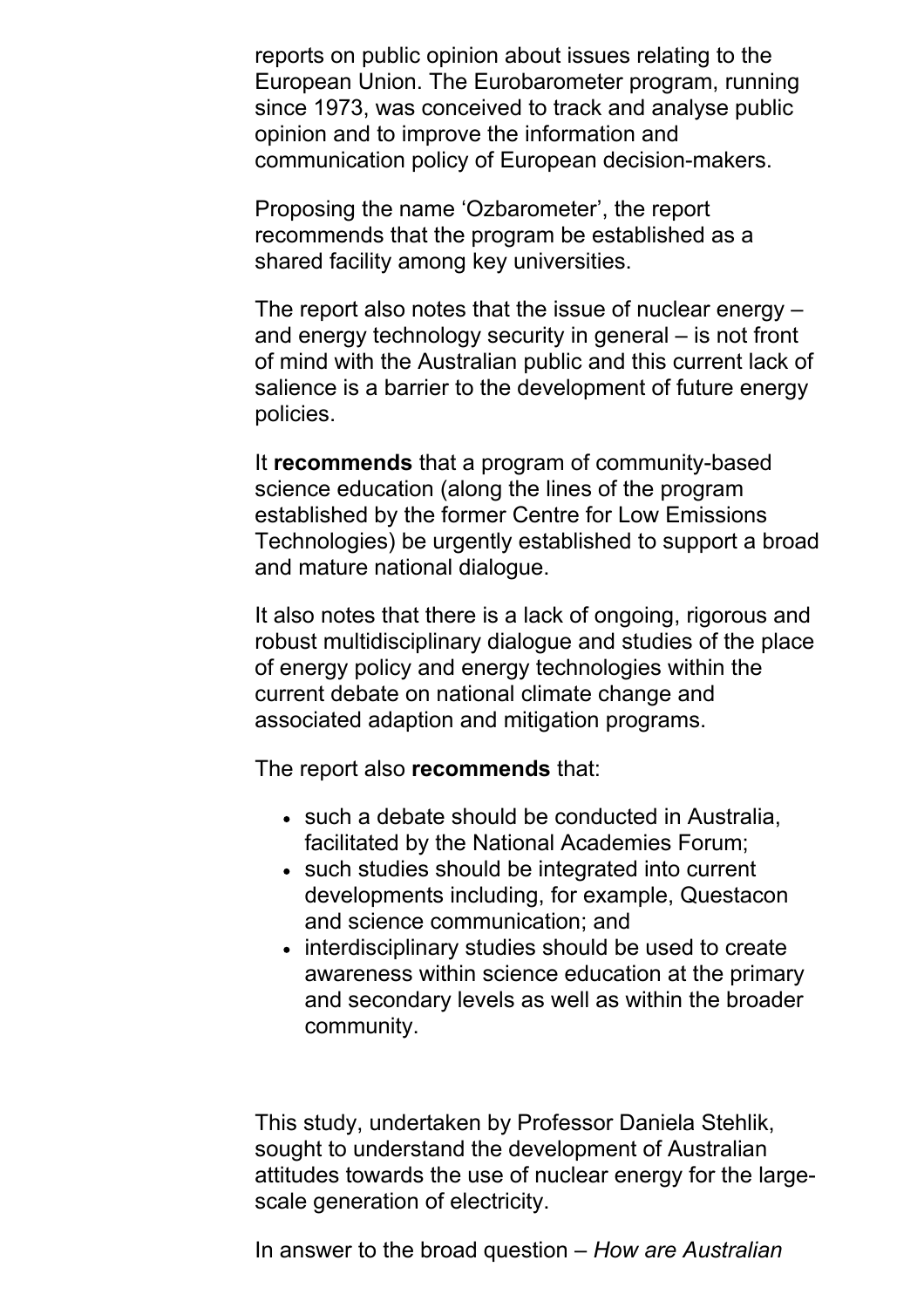*attitudes to nuclear power formed*? – The study identified six pathways to attitude formation:

### *Historical*

Key events were identified as having come to symbolise the points in history that have contributed to the development of people's current attitudes to nuclear power in Australia.

# *Cultural*

Symbolic forms (images, films, texts) drawn from popular culture continue to be used by individuals in explaining their support or opposition to nuclear power in Australia.

### *Political*

Nuclear power in Australia can best be understood as a political rather than a technological, economic or resource issue.

### *Media*

As a mediator of cultural values and as a medium for the expression of views, attitudes and opinions, the news media act to present, interpret and re-frame events to a mass audience.

### *International influences*

The global climate change context has raised the issue of future contributions of nuclear power programs in countries with existing nuclear power stations. These debates are often referred to and compared with the Australian context.

### *Educational*

Education is critical at two levels – the skills development associated with science, engineering and technology and the place of energy in society; and the history and impact of both civilian and military nuclear power.

The report notes the topic has become more relevant as Australians are now well aware of the risks attributed to a continued dependence on fossil fuels for the nation's energy demands.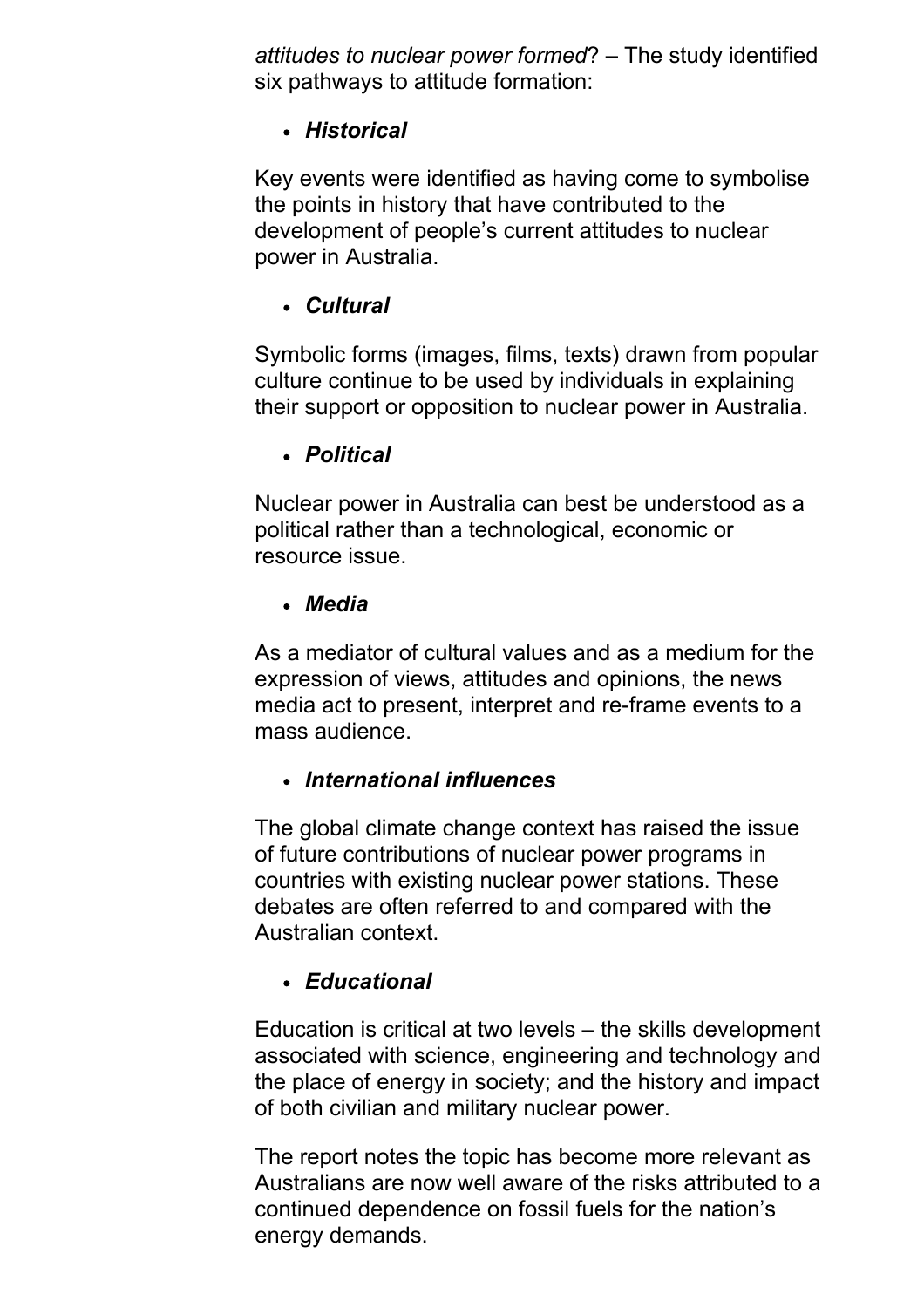'Recently there has been a growth in public investment in the new technologies associated with low emission generation and in developing public education strategies for more efficient use of existing energy supplies. An investment in new technologies means that public acceptance of such technologies will be at the forefront of their development and long term utilisation.

'The role of science, technology and society, and what has been termed the 'social constitution of nuclear power', is reviewed in this study, as are the ways in which decision-making is affected by the perceived risks associated with the adoption of new technologies.

'This study does not include a large scale survey of current attitudes to new energy technologies or to nuclear power. It has been designed to undertake critical ground-clearing work about the debate thus far, and has been produced to enable a foundation for further, mature discussion,' the report says.

'By incorporating some very recent CSIRO Energy Transformed Flagship research and findings from community consultations, the study highlights a continued interest within the Australian community for a low emission energy future, as well as the potential possible, within deliberative democratic processes, in facilitating the transfer of knowledge about very complex technologies.

'Finally, in regard to any future informed debate, this study has now brought together a wide range of information sources on the topic, including many multimedia sites, interviews, documentaries and articles, as well as the scholarly literature.

'Key opinion leaders have been interviewed for their views and an e-survey has been conducted of social networks, focussing on energy technologies and nuclear power.

'For anyone interested in learning more about the current state of the debate, this study now provides a base-line source of information,' the report adds.

Key study conclusions include: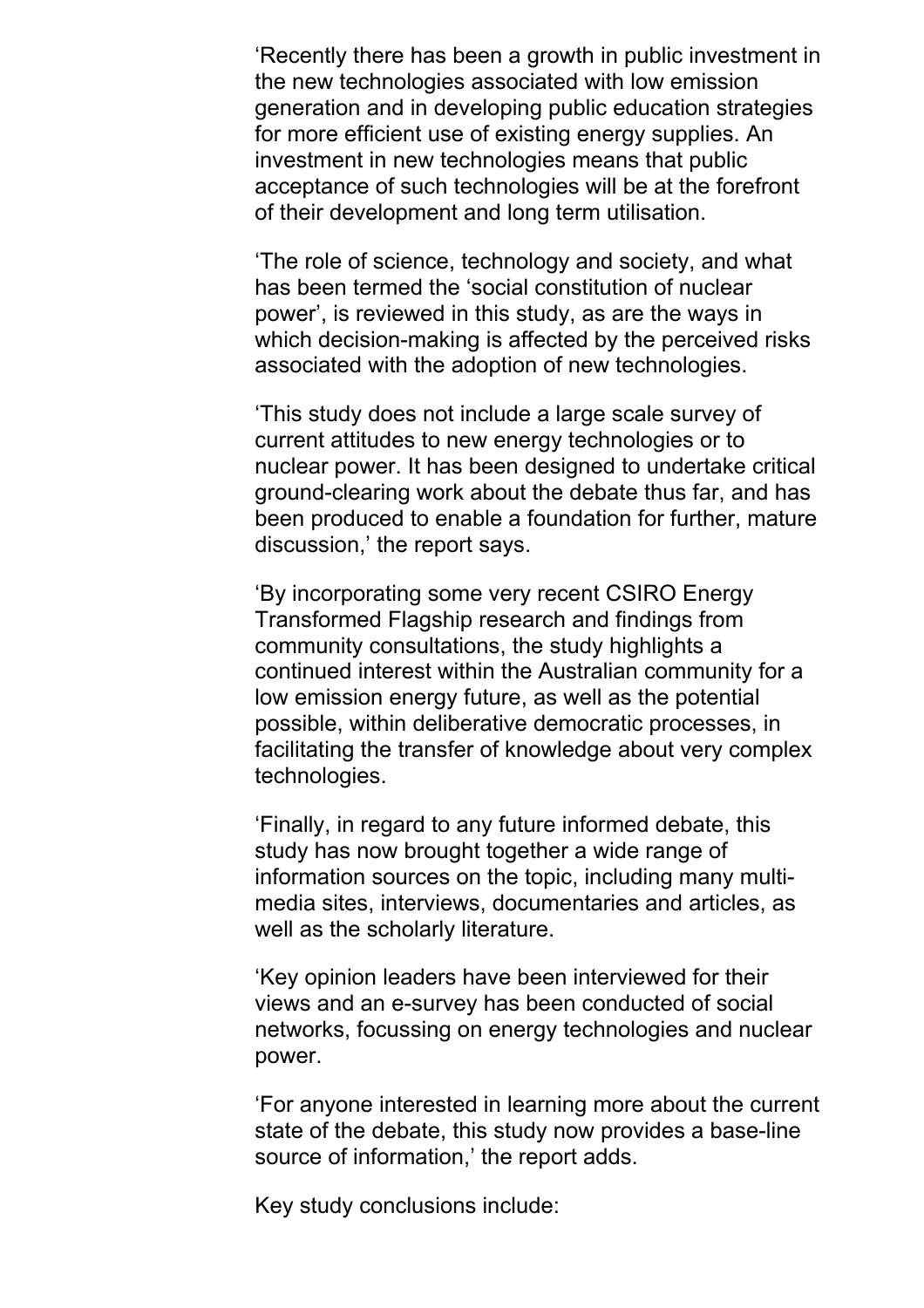- Any measurement of attitudes remains essentially problematic, as it involves the measurement of language as well as requiring contemplation and reflection, thus relying on memory.
- An attitude (behaviour) is different from an opinion (verbal expression), and it is only from any subsequent behaviour change that accurate measures of attitude can be concluded.
- Attitude formation is a long and complex process which has both gender and intergenerational differences. It draws on individual belief systems and the moral and political domains within which individuals operate, both individually and within groups. This explains why nuclear power continues to provide an example of essentially polarised attitudes.
- The diffusion of new technologies such as nuclear power becomes integrated, adopted or rejected within a social change (political) agenda. The role played by societal groups, their networks and their relationships within institutional infrastructures, is crucial to any technological change being adopted.
- Risk perceptions remain immediate, dynamic and historically influenced, and in the debate on nuclear power this often becomes a choice between different equally risky alternatives, which are then spatially and temporally dependent.
- Attitudes to nuclear power offer an example of an essential contradiction of views (e.g. the 'no nuclear now, but we expect it to be important in the future' response), which links to an ambivalent public relationship with science institutions and a continued apprehension about new technologies when uncertainty about risk remains.
- An understanding of how public opinion is shaped through information processes and expectations that people hold about science and science communication is critical. International research has found that simply giving people more information does not necessarily lead to a greater understanding of the issues or to an acceptance of new technologies.

An Expert Reference Group comprising Fellows from each of the four NAF academies was established to oversee the project. It was funded by the Australian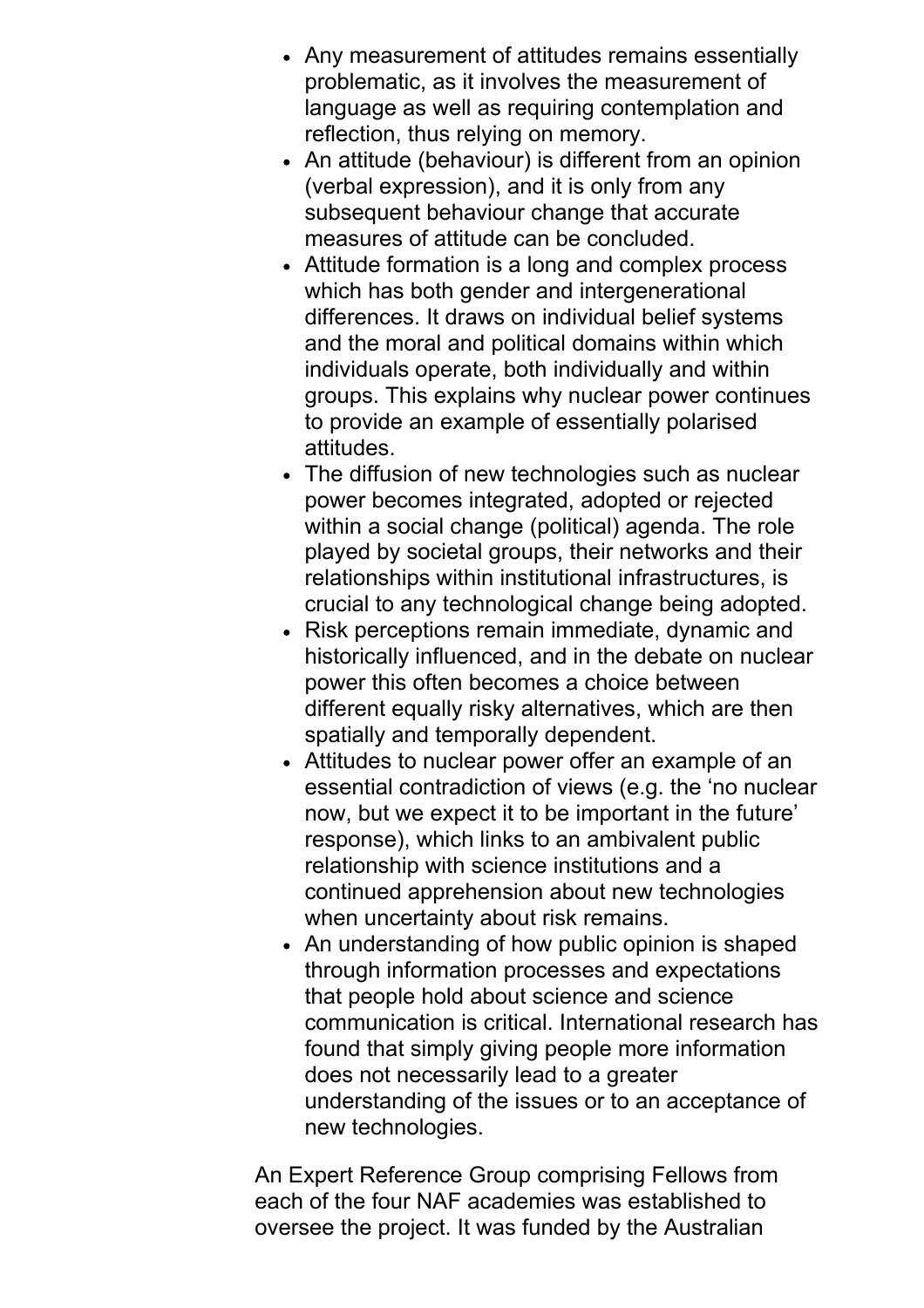Research Council (ARC) under the Linkage Learned Academies Special Projects. The project was managed for NAF by the Australian Academy of Technological Sciences and Engineering (ATSE), which engaged Professor Daniela Stehlik, then from Curtin University of Technology, Perth, as the study leader and author.

> CEDA (the Committee for Economic Development of Australia) Function

### **Assessing the Prospects of Nuclear Power in Australia**

**Time: 11:30am to 2:00pm (WST) Date: Monday 19 April 2010 Venue: Perth Convention Exhibition Centre**

The Project Manager and ATSE Executive Director – Technical, Dr Vaughan Beck FTSE, and the author of the report, Professor Daniela Stehlik, will both present at the function.

*Issued by* Australian Academy of Technological Sciences and Engineering 1/1 Bowen Crescent Melbourne 3004

*For* National Academies Forum

*Contact* Dr Vaughan Beck, Executive Director – Technical (ATSE) (03) 9864 0903 or 0418 362 792 [vaughan.beck@atse.org.au](mailto:vaughan.beck@atse.org.au)

> Bill Mackey, Deputy CEO (ATSE) (03) 9864 0902 or 0418 923 370